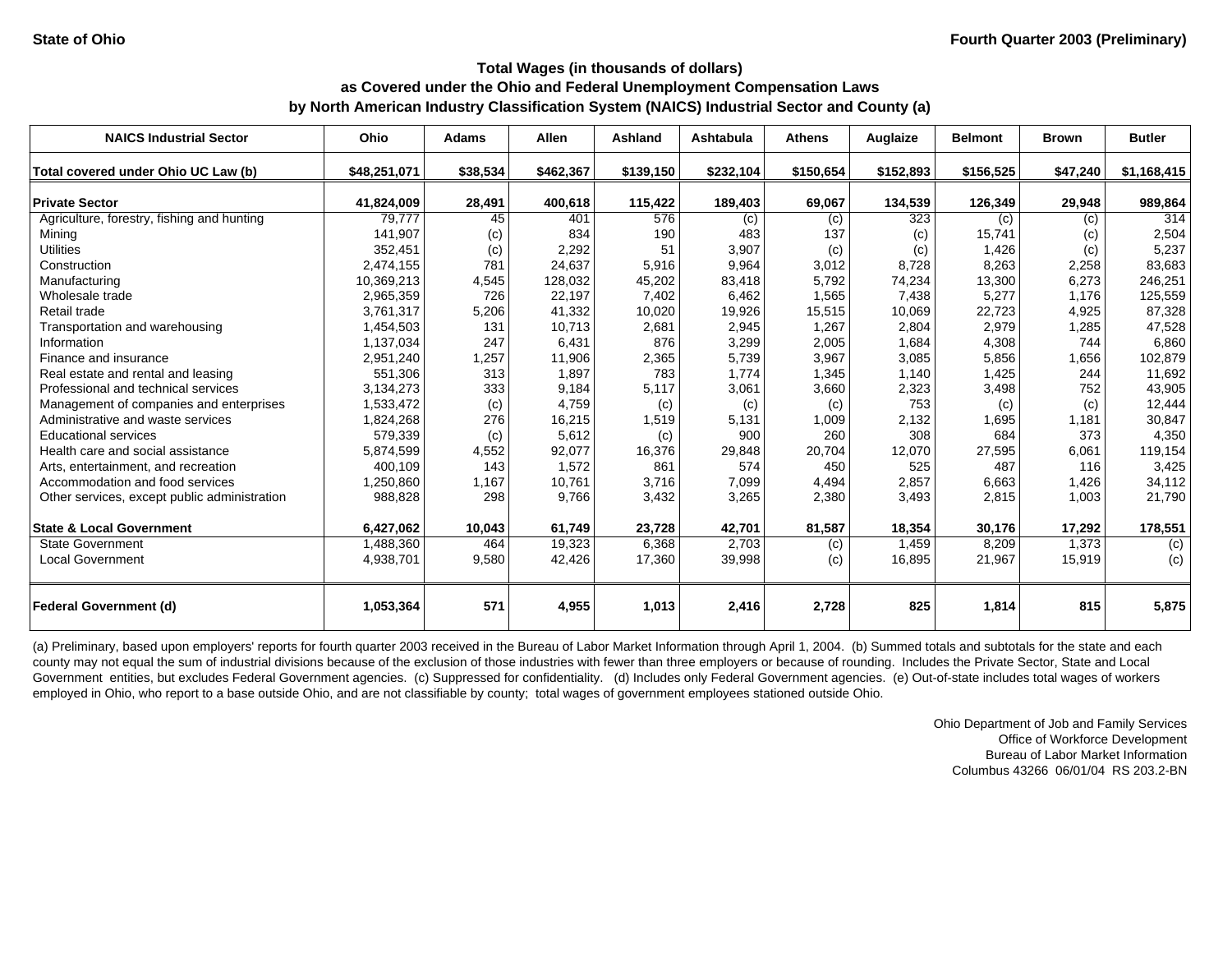| <b>NAICS Industrial Sector</b>               | Carroll  | Champaign | <b>Clark</b> | <b>Clermont</b> | <b>Clinton</b> | Columbiana | Coshocton | Crawford  | Cuyahoga    | <b>Darke</b> |
|----------------------------------------------|----------|-----------|--------------|-----------------|----------------|------------|-----------|-----------|-------------|--------------|
| Total covered under Ohio UC Law (b)          | \$35,869 | \$87,549  | \$399,125    | \$450,109       | \$212,876      | \$223,783  | \$96,345  | \$115,407 | \$7,750,342 | \$143,307    |
|                                              |          |           |              |                 |                |            |           |           |             |              |
| <b>Private Sector</b>                        | 28,865   | 71,429    | 335,876      | 387,171         | 189,900        | 187,423    | 84,625    | 98,556    | 6,862,461   | 126,649      |
| Agriculture, forestry, fishing and hunting   | 107      | 576       | 3,521        | (c)             | 92             | 647        | 481       | 761       | 1,891       | 4,619        |
| Mining                                       | 110      | (c)       | (c)          | (c)             | (c)            | 1,942      | 1,684     | (c)       | 3,682       | (c)          |
| <b>Utilities</b>                             | (c)      | (c)       | 2,314        | 9,921           | (c)            | 756        | 7,152     | (c)       | 23,963      | (c)          |
| Construction                                 | 2,328    | 2,896     | 17,529       | 31,724          | 2,496          | 9,816      | 2,541     | 5,387     | 309.679     | 11,141       |
| Manufacturing                                | 11,211   | 40,519    | 93,004       | 94,875          | 45,434         | 61,123     | 38,236    | 47,537    | 1,209,135   | 44,306       |
| Wholesale trade                              | 1,302    | 2,380     | 16,335       | 31,479          | 5,478          | 9,879      | 1,480     | 4,453     | 566,102     | 7,321        |
| Retail trade                                 | 3,765    | 6,688     | 34,830       | 51,429          | 9,531          | 20,995     | 5,723     | 6,932     | 517,831     | 11,060       |
| Transportation and warehousing               | 1,659    | 628       | 21,453       | 5,551           | (c)            | 12,555     | 2,769     | 1,226     | 228,721     | 7,259        |
| Information                                  | 776      | 836       | 1,851        | 17,342          | 2,960          | 2,188      | 695       | 628       | 224.311     | 839          |
| Finance and insurance                        | 886      | 2,215     | 8,754        | 36,278          | 6,704          | 7,403      | 2,151     | 5,317     | 830.533     | 5,854        |
| Real estate and rental and leasing           | 179      | 948       | 3,312        | 4,230           | 1,344          | 1,308      | 259       | 324       | 117.127     | 1,013        |
| Professional and technical services          | 533      | 939       | 11,682       | 22,231          | 2,348          | 5,665      | 2,733     | 4,164     | 662.479     | 5,169        |
| Management of companies and enterprises      | (c)      | (c)       | (c)          | 2,722           | 2,404          | 817        | 182       | (c)       | 236,572     | (c)          |
| Administrative and waste services            | 635      | 949       | 7,356        | 11,917          | 5,005          | 6,552      | 2,281     | 955       | 299,394     | 8,615        |
| <b>Educational services</b>                  | (c)      | (c)       | 6,182        | 2,464           | (c)            | 271        | 119       | (c)       | 164,098     | (c)          |
| Health care and social assistance            | 2,643    | 5,938     | 71,144       | 36,741          | 8,611          | 33,768     | 12,125    | 15,150    | 1,015,344   | 13,476       |
| Arts, entertainment, and recreation          | 192      | 389       | 1,885        | 2,549           | 146            | 668        | 936       | 304       | 117.876     | 368          |
| Accommodation and food services              | 1,152    | 2,169     | 12,638       | 13,852          | 3,101          | 6,193      | 1,608     | 2,308     | 177,822     | 2,544        |
| Other services, except public administration | 849      | 1,386     | 12,318       | 11,652          | 1,915          | 4,878      | 1,471     | 1,539     | 155,900     | 2,416        |
| <b>State &amp; Local Government</b>          | 7,005    | 16,121    | 63,249       | 62,938          | 22,976         | 36,360     | 11,721    | 16,851    | 887,881     | 16,658       |
| <b>State Government</b>                      | 323      | 563       | 4,667        | 5,531           | 1,464          | 3,303      | 532       | 1,350     | 67,068      | 569          |
| <b>Local Government</b>                      | 6,681    | 15,558    | 58,581       | 57,407          | 21,512         | 33,057     | 11,188    | 15,501    | 820,813     | 16,088       |
| <b>Federal Government (d)</b>                | 404      | 689       | 7,128        | 3,388           | 1,869          | 7,429      | 1,021     | 746       | 240,586     | 1,141        |

(a) Preliminary, based upon employers' reports for fourth quarter 2003 received in the Bureau of Labor Market Information through April 1, 2004. (b) Summed totals and subtotals for the state and each county may not equal the sum of industrial divisions because of the exclusion of those industries with fewer than three employers or because of rounding. Includes the Private Sector, State and Local Government entities, but excludes Federal Government agencies. (c) Suppressed for confidentiality. (d) Includes only Federal Government agencies. (e) Out-of-state includes total wages of workers employed in Ohio, who report to a base outside Ohio, and are not classifiable by county; total wages of government employees stationed outside Ohio.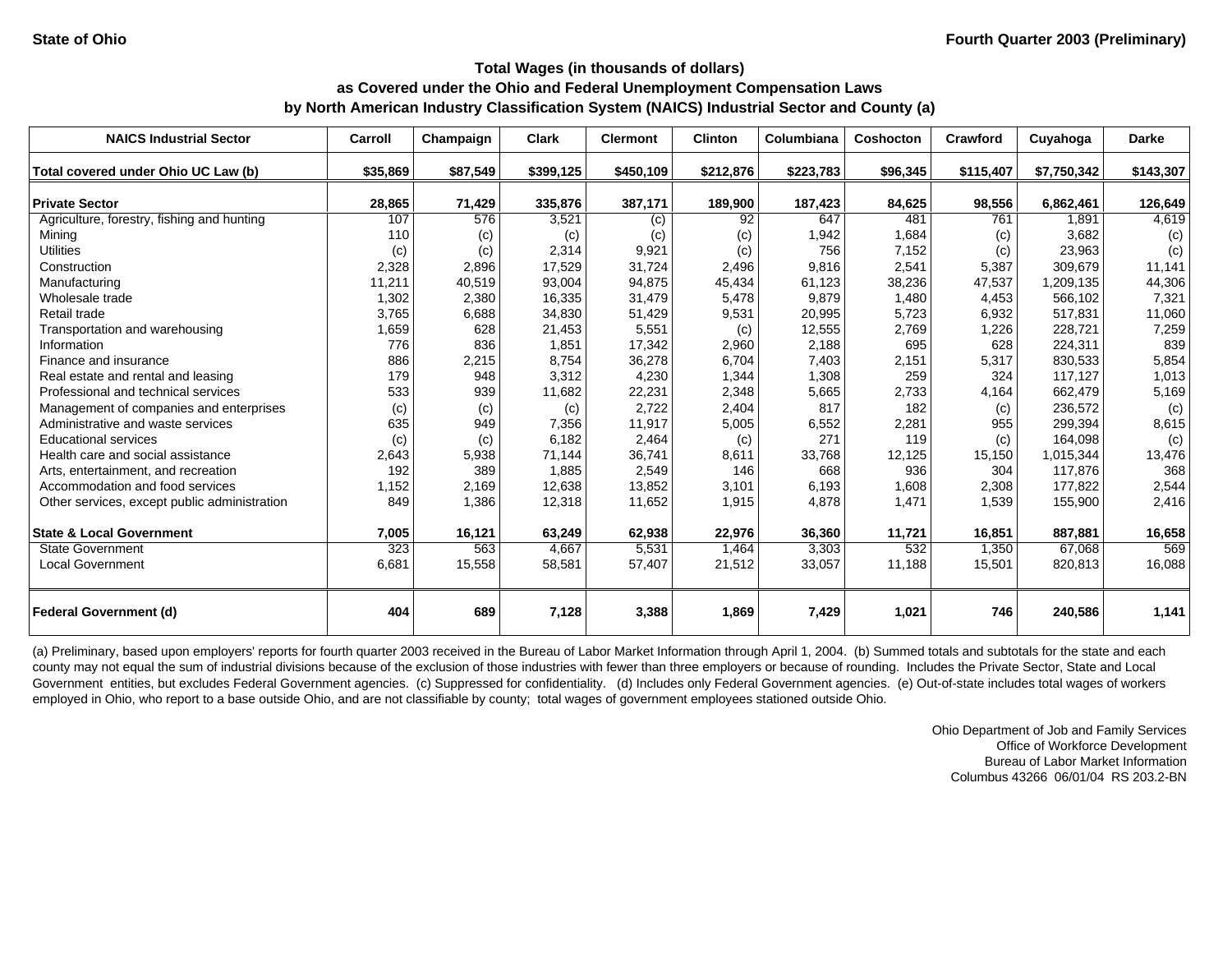| <b>NAICS Industrial Sector</b>               | <b>Defiance</b> | <b>Delaware</b> | Erie      | <b>Fairfield</b> | <b>Fayette</b> | <b>Franklin</b> | <b>Fulton</b> | Gallia   | Geauga    | Greene    |
|----------------------------------------------|-----------------|-----------------|-----------|------------------|----------------|-----------------|---------------|----------|-----------|-----------|
| Total covered under Ohio UC Law (b)          | \$165,612       | \$483,530       | \$330,825 | \$266,271        | \$79,617       | \$6,747,811     | \$166,145     | \$94,830 | \$273,258 | \$418,902 |
| <b>Private Sector</b>                        | 149,340         | 431,710         | 282,224   | 200,294          | 66,468         | 5,699,998       | 148,586       | 78,464   | 239,752   | 330,319   |
| Agriculture, forestry, fishing and hunting   | 108             | 572             | 1,262     | (c)              | 84             | 2,397           | 1,203         | 229      | 1,766     | 903       |
| Mining                                       | (c)             | (c)             | 2,152     | (c)              | (c)            | 3,057           | (c)           | (c)      | (c)       | (c)       |
| <b>Utilities</b>                             | (c)             | (c)             | (c)       | 2,260            | (c)            | 37,647          | (c)           | 12,544   | (c)       | (c)       |
| Construction                                 | 5,828           | 33,296          | 12,927    | 18,888           | 2,237          | 347,446         | 10,057        | 2,752    | 22,803    | 16,655    |
| Manufacturing                                | 86,687          | 58,482          | 118,408   | 53,373           | 26,853         | 586,375         | 89,764        | 8,223    | 92,364    | 46,442    |
| Wholesale trade                              | 5,813           | 24,766          | 18,199    | 6,172            | 4,267          | 392,140         | 8,850         | 1,635    | 20,095    | 16,650    |
| Retail trade                                 | 13,302          | 49,977          | 25,399    | 27,354           | 10,589         | 598,969         | 8,877         | 7,872    | 18,636    | 48,219    |
| Transportation and warehousing               | 3,024           | 12,783          | 6,965     | 3,872            | 6,362          | 280,130         | 2,314         | 2,542    | 5,421     | 5,467     |
| Information                                  | 2,173           | 3,883           | 3,780     | 2,094            | 481            | 254,477         | 1,053         | 896      | 1,384     | 8,263     |
| Finance and insurance                        | 5,831           | 82,604          | 7,510     | 7,295            | 2,500          | 635,939         | 4,157         | 4,582    | 7,557     | 16,939    |
| Real estate and rental and leasing           | 521             | 4,881           | 1,965     | 3,105            | 701            | 115,210         | 753           | 352      | 1.827     | 2,765     |
| Professional and technical services          | 2,412           | 68,583          | 9,775     | 10,448           | 760            | 600,580         | 2,277         | 422      | 11,150    | 82,353    |
| Management of companies and enterprises      | 1,216           | (c)             | 703       | 1,124            | (c)            | 266,208         | (c)           | (c)      | 941       | 1,369     |
| Administrative and waste services            | 1,765           | 10,269          | 6,048     | 15,698           | 708            | 338,684         | 2,312         | 1,548    | 13,541    | 10,975    |
| <b>Educational services</b>                  | 1,587           | 7,437           | (c)       | 1,576            | (c)            | 63,404          | (c)           | (c)      | 4,086     | 13,234    |
| Health care and social assistance            | 13,608          | 24,534          | 36,333    | 28,494           | 6,707          | 740,367         | 10,675        | 27,625   | 23,086    | 35,835    |
| Arts, entertainment, and recreation          | 376             | 8,907           | 11,485    | 1,037            | 275            | 51,310          | 1.096         | 125      | 2.193     | 2,151     |
| Accommodation and food services              | 2,543           | 17,429          | 12,473    | 10,376           | 2,695          | 211,812         | 2,159         | 2,353    | 6,082     | 14,876    |
| Other services, except public administration | 2,343           | 7,765           | 4,326     | 6,419            | 1,088          | 173,845         | 1,896         | 2,029    | 5,565     | 5,483     |
|                                              |                 |                 |           |                  |                |                 |               |          |           |           |
| <b>State &amp; Local Government</b>          | 16,273          | 51,820          | 48,601    | 65,976           | 13,149         | 1,047,814       | 17,558        | 16,366   | 33,507    | 88,584    |
| <b>State Government</b>                      | 1,348           | 10,405          | 10,904    | 7,831            | 640            | 509,594         | 1,686         | (c)      | 2,023     | (c)       |
| <b>Local Government</b>                      | 14,925          | 41,415          | 37,697    | 58,145           | 12,509         | 538,220         | 15,873        | (c)      | 31,483    | (c)       |
| <b>Federal Government (d)</b>                | 1,093           | 2,528           | 2,291     | 2,784            | 576            | 155,904         | 985           | 814      | 1,232     | 169,945   |

(a) Preliminary, based upon employers' reports for fourth quarter 2003 received in the Bureau of Labor Market Information through April 1, 2004. (b) Summed totals and subtotals for the state and each county may not equal the sum of industrial divisions because of the exclusion of those industries with fewer than three employers or because of rounding. Includes the Private Sector, State and Local Government entities, but excludes Federal Government agencies. (c) Suppressed for confidentiality. (d) Includes only Federal Government agencies. (e) Out-of-state includes total wages of workers employed in Ohio, who report to a base outside Ohio, and are not classifiable by county; total wages of government employees stationed outside Ohio.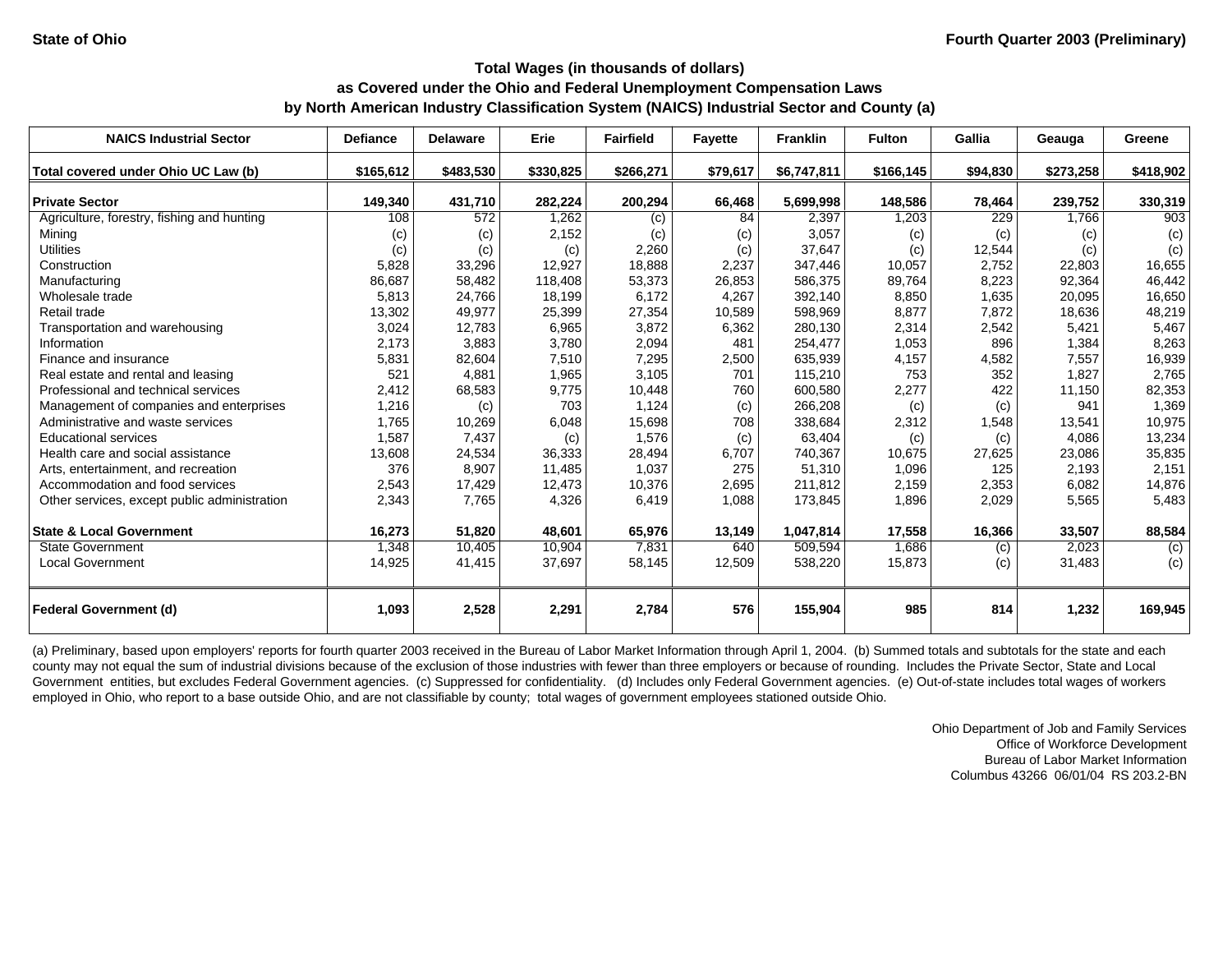| <b>NAICS Industrial Sector</b>               | Guernsey  | <b>Hamilton</b> | <b>Hancock</b> | <b>Hardin</b> | <b>Harrison</b> | Henry    | <b>Highland</b> | <b>Hocking</b> | <b>Holmes</b> | <b>Huron</b> |
|----------------------------------------------|-----------|-----------------|----------------|---------------|-----------------|----------|-----------------|----------------|---------------|--------------|
| Total covered under Ohio UC Law (b)          | \$108,679 | \$5,768,551     | \$366,864      | \$60,576      | \$24,853        | \$96,281 | \$79,878        | \$45,411       | \$116,811     | \$191,340    |
| <b>Private Sector</b>                        | 85,831    | 5,252,538       | 339,354        | 49,548        | 19,428          | 81,397   | 60,850          | 31,820         | 105,522       | 170,067      |
| Agriculture, forestry, fishing and hunting   | (c)       | 1.145           | (c)            | 129           | 193             | 741      | (c)             | 137            | 1.174         | 2,908        |
| Mining                                       | 1,058     | 1,089           | (c)            | (c)           | 4,885           | (c)      | 1,225           | (c)            | 1.242         | (c)          |
| <b>Utilities</b>                             | 640       | 50,656          | 1,837          | 610           | 213             | (c)      | 801             | (c)            | 547           | (c)          |
| Construction                                 | 6,958     | 297.270         | 8,828          | 1,068         | 695             | 6,502    | 2,189           | 2,367          | 10.430        | 20,164       |
| Manufacturing                                | 28,932    | 939,027         | 132,198        | 23,543        | 5,081           | 42,694   | 25,914          | 11,578         | 44,508        | 79,180       |
| Wholesale trade                              | 3,020     | 411,296         | 13,221         | 2,612         | 1,123           | 2,869    | 1,331           | 1,525          | 6,126         | 6,315        |
| Retail trade                                 | 9,802     | 346,571         | 32,123         | 4,308         | 1,239           | 6,661    | 8,874           | 5,166          | 11,349        | 11,711       |
| Transportation and warehousing               | 2,747     | 118,551         | 14,774         | 593           | 510             | 5,554    | 1,473           | 590            | 3,836         | 7,373        |
| Information                                  | 1,406     | 154,090         | 4,775          | 538           | 168             | 866      | 2,832           | 361            | 499           | 2,748        |
| Finance and insurance                        | 2,323     | 370,694         | 10,398         | 1,186         | (c)             | 2,244    | 4,542           | 1,600          | 4,512         | 3,626        |
| Real estate and rental and leasing           | 1,015     | 83,782          | 2,798          | 209           | 248             | (c)      | 428             | 379            | (c)           | 718          |
| Professional and technical services          | 2,303     | 562,924         | 6,876          | 660           | 298             | 671      | 854             | 577            | 1,755         | 5,607        |
| Management of companies and enterprises      | (c)       | 498,203         | 4,222          | (c)           | (c)             | (c)      | (c)             | (c)            | 688           | 1,464        |
| Administrative and waste services            | 2,653     | 259,046         | 13,650         | 239           | 235             | 1,150    | 789             | 609            | 4,646         | 1,577        |
| <b>Educational services</b>                  | 119       | 69,017          | 7,211          | (c)           | (c)             | 148      | (c)             | 139            | (c)           | (c)          |
| Health care and social assistance            | 15,851    | 754,585         | 37,316         | 3,884         | 3,497           | 6,813    | 6,164           | 3,028          | 9,080         | 17,341       |
| Arts, entertainment, and recreation          | 259       | 81,325          | 897            | 184           | 170             | 55       | 26              | 316            | 232           | 376          |
| Accommodation and food services              | 4,012     | 130,282         | 9,184          | 1,782         | 285             | 1,113    | 2,284           | 1,790          | 3,368         | 4,173        |
| Other services, except public administration | 1,531     | 122,986         | 5,793          | 962           | 193             | 1,295    | 958             | 838            | 1,336         | 3,263        |
| <b>State &amp; Local Government</b>          | 22,848    | 516,013         | 27,510         | 11,027        | 5,425           | 14,884   | 19,027          | 13,592         | 11,288        | 21,273       |
| <b>State Government</b>                      | 9,493     | (c)             | 2,325          | 362           | 339             | 514      | 1.263           | 4.717          | 390           | 1,075        |
| <b>Local Government</b>                      | 13,356    | (c)             | 25,185         | 10,666        | 5,086           | 14,370   | 17,764          | 8,875          | 10,899        | 20,199       |
| <b>Federal Government (d)</b>                | 1,066     | 139,451         | 1,894          | 710           | 545             | 703      | 1,168           | 411            | 651           | 1,378        |

(a) Preliminary, based upon employers' reports for fourth quarter 2003 received in the Bureau of Labor Market Information through April 1, 2004. (b) Summed totals and subtotals for the state and each county may not equal the sum of industrial divisions because of the exclusion of those industries with fewer than three employers or because of rounding. Includes the Private Sector, State and Local Government entities, but excludes Federal Government agencies. (c) Suppressed for confidentiality. (d) Includes only Federal Government agencies. (e) Out-of-state includes total wages of workers employed in Ohio, who report to a base outside Ohio, and are not classifiable by county; total wages of government employees stationed outside Ohio.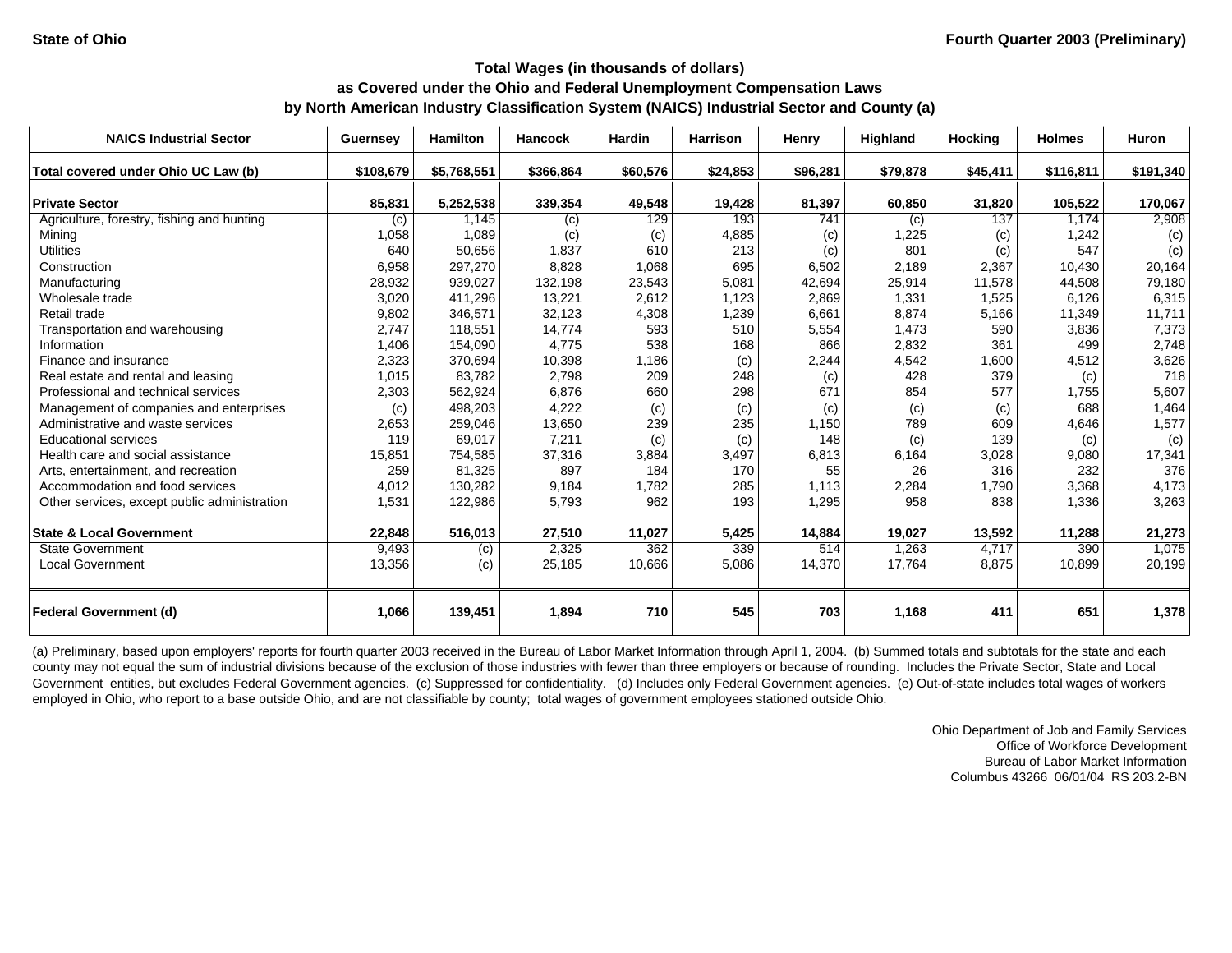| <b>NAICS Industrial Sector</b>               | <b>Jackson</b> | <b>Jefferson</b> | Knox      | Lake      | Lawrence   | Lickina   | Logan     | Lorain    | Lucas       | <b>Madison</b> |
|----------------------------------------------|----------------|------------------|-----------|-----------|------------|-----------|-----------|-----------|-------------|----------------|
| Total covered under Ohio UC Law (b)          | \$74,657       | \$185,378        | \$142,169 | \$817,752 | \$73,125   | \$418,806 | \$202,323 | \$865,116 | \$2,101,727 | \$115,085      |
| <b>Private Sector</b>                        | 63,033         | 158,270          | 119,100   | 713,280   | 52,247     | 354,106   | 185,239   | 729,542   | 1,807,351   | 85,374         |
| Agriculture, forestry, fishing and hunting   | 499            | (c)              | 395       | 5,458     |            | 5,090     | 334       | 3,450     | 2,195       | 749            |
| Mining                                       | 1,906          | 443              | 969       | 2,839     | (c)<br>(c) | 646       | (c)       | (c)       | 1,386       | (c)            |
| <b>Utilities</b>                             | (c)            | 13,484           | 624       | 10,304    | 1.102      | 2,218     | 423       | 6,013     | 12,293      | (c)            |
| Construction                                 | 2,998          | 16,013           | 10,421    | 51,009    | 5,932      | 27,004    | 6,250     | 56,685    | 120.545     | 4,331          |
| Manufacturing                                | 30,597         | 34,386           | 48,571    | 244,888   | 4,841      | 86,999    | 112,331   | 285,461   | 419.953     | 34,095         |
| Wholesale trade                              | 1,582          | 5,355            | 3,175     | 48,439    | 1,157      | 24,302    | 4,012     | 29,283    | 112,251     | 4,338          |
| Retail trade                                 | 7,365          | 16,651           | 10,963    | 81,788    | 10,769     | 52,374    | 9,475     | 69,594    | 162,738     | 9,242          |
| Transportation and warehousing               | 1,170          | 3,280            | 929       | 7,158     | 6,050      | 15,534    | 12,654    | 15,760    | 61,581      | 2,730          |
| Information                                  | 721            | 4,965            | 1,989     | 8,716     | 976        | 5,450     | 834       | 11,465    | 38,765      | 470            |
| Finance and insurance                        | 3,166          | 3,503            | 2,902     | 22,267    | 2,381      | 21,797    | 2,844     | 20,054    | 82,702      | 1,480          |
| Real estate and rental and leasing           | 207            | 1,481            | 669       | 6,695     | 272        | 6,493     | 1,179     | 5,990     | 23,721      | 450            |
| Professional and technical services          | 865            | 3,636            | 2,073     | 40,032    | 2,042      | 17,500    | 5,835     | 26,851    | 118,482     | 4,720          |
| Management of companies and enterprises      | 1,214          | (c)              | 407       | 17,386    | 483        | 2,829     | (c)       | (c)       | 49,730      | (c)            |
| Administrative and waste services            | 1,106          | 8,956            | 2,102     | 28,551    | 1,862      | 10,033    | 9,299     | 26,053    | 108,971     | 2,708          |
| <b>Educational services</b>                  | (c)            | 3,872            | 10,201    | 7,100     | 139        | 9,154     | 92        | 17.616    | 20,577      | 219            |
| Health care and social assistance            | 6,091          | 33,061           | 15,856    | 82,225    | 9,397      | 42,006    | 12,930    | 106,416   | 358.340     | 16,122         |
| Arts, entertainment, and recreation          | 185            | 1,085            | 467       | 4,660     | 145        | 1,973     | 883       | 4,086     | 13,232      | 67             |
| Accommodation and food services              | 1,930          | 4,473            | 3,866     | 24,716    | 2,843      | 14,785    | 2,938     | 20,605    | 56,161      | 2,705          |
| Other services, except public administration | 959            | 3,509            | 2,521     | 19,049    | 1,550      | 7,920     | 2,523     | 17,999    | 43,728      | 852            |
|                                              |                |                  |           |           |            |           |           |           |             |                |
| <b>State &amp; Local Government</b>          | 11,624         | 27,108           | 23,069    | 104,472   | 20,878     | 64,700    | 17,084    | 135,574   | 294,376     | 29,710         |
| <b>State Government</b>                      | 1,968          | 1,245            | (c)       | 1,705     | 2,665      | 10,277    | 887       | 14,514    | 93,102      | 16,341         |
| <b>Local Government</b>                      | 9,657          | 25,863           | (c)       | 102,767   | 18,213     | 54,423    | 16,197    | 121,060   | 201,274     | 13,369         |
| <b>Federal Government (d)</b>                | 762            | 2,565            | 1,065     | 5,365     | 1,258      | 6,007     | 1,544     | 25,068    | 25,489      | 788            |

(a) Preliminary, based upon employers' reports for fourth quarter 2003 received in the Bureau of Labor Market Information through April 1, 2004. (b) Summed totals and subtotals for the state and each county may not equal the sum of industrial divisions because of the exclusion of those industries with fewer than three employers or because of rounding. Includes the Private Sector, State and Local Government entities, but excludes Federal Government agencies. (c) Suppressed for confidentiality. (d) Includes only Federal Government agencies. (e) Out-of-state includes total wages of workers employed in Ohio, who report to a base outside Ohio, and are not classifiable by county; total wages of government employees stationed outside Ohio.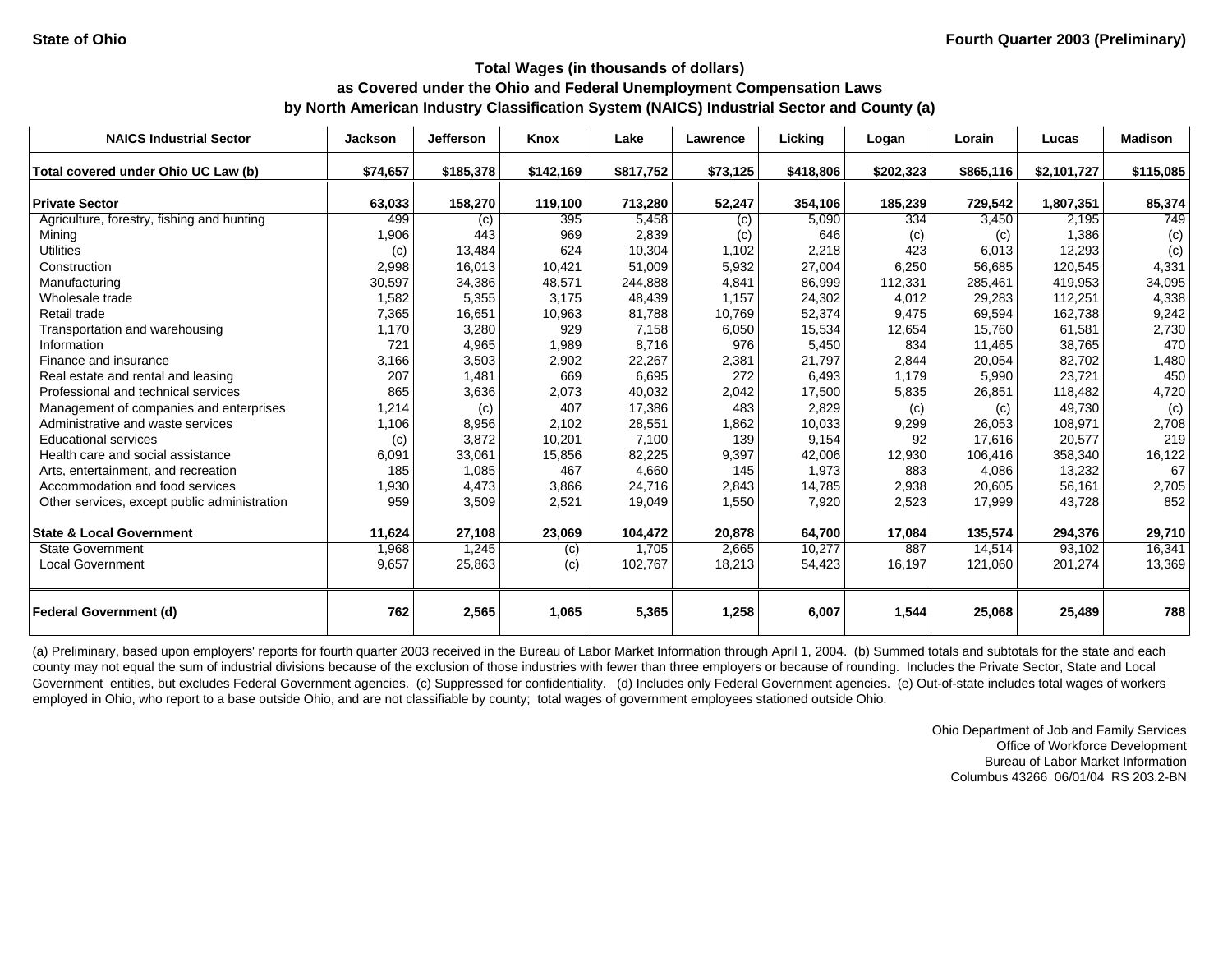| <b>NAICS Industrial Sector</b>               | <b>Mahoning</b> | <b>Marion</b> | <b>Medina</b> | <b>Meigs</b> | <b>Mercer</b> | Miami     | <b>Monroe</b> | Montgomery  | Morgan   | <b>Morrow</b> |
|----------------------------------------------|-----------------|---------------|---------------|--------------|---------------|-----------|---------------|-------------|----------|---------------|
| Total covered under Ohio UC Law (b)          | \$785,789       | \$214,622     | \$465,019     | \$21,448     | \$115,549     | \$335,235 | \$37,773      | \$2,752,831 | \$23,089 | \$40,095      |
| <b>Private Sector</b>                        | 669,359         | 164,700       | 405,215       | 14,999       | 99,617        | 292,904   | 32,780        | 2,460,896   | 18,281   | 28,615        |
| Agriculture, forestry, fishing and hunting   | 1,157           | 511           | 1,120         | 93           | 2,218         | 329       | 47            | 3,520       | (c)      | 187           |
| Mining                                       | 2,942           | 307           | (c)           | 1,788        | (c)           | (c)       | 132           | (c)         | 1,069    | 193           |
| <b>Utilities</b>                             | 6,985           | (c)           | (c)           | (c)          | (c)           | 1,597     | (c)           | (c)         | (c)      | (c)           |
| Construction                                 | 59,857          | 7,986         | 37,808        | 2,904        | 10,052        | 16,630    | 1,244         | 121,756     | 2,100    | 2,282         |
| Manufacturing                                | 98,604          | 69,387        | 102,179       | 1,012        | 38,873        | 118,606   | 20,728        | 649,186     | 4,607    | 12,744        |
| Wholesale trade                              | 44,132          | 4,909         | 33,005        | 419          | 5,935         | 21,602    | 713           | 127,337     | 738      | 776           |
| Retail trade                                 | 86,746          | 15,756        | 42,416        | 2,938        | 10,092        | 31,609    | 1,334         | 170,851     | 1,519    | 3,091         |
| Transportation and warehousing               | 21,807          | 4,536         | 22,031        | 283          | 8,071         | 6,549     | 938           | 81,932      | (c)      | 1,070         |
| Information                                  | 18,513          | (c)           | 5,792         | (c)          | 1,068         | 2,818     | 245           | 130.442     | 213      | 264           |
| Finance and insurance                        | 31,424          | 3,765         | 10,987        | 970          | 4,803         | 8,421     | 4,335         | 114,150     | 581      | 665           |
| Real estate and rental and leasing           | 8,986           | 1,804         | 3,166         | 32           | 553           | 2,520     | 16            | 30,671      | 13       | 125           |
| Professional and technical services          | 31,341          | 6,714         | 30,144        | 302          | 2,121         | 8,112     | 1,352         | 197,077     | 134      | 385           |
| Management of companies and enterprises      | 8,196           | 1,022         | 24,690        | (c)          | 335           | (c)       | (c)           | 91.744      | (c)      | (c)           |
| Administrative and waste services            | 33,938          | 3,320         | 23,522        | 113          | 1,445         | 10,949    | 154           | 112,810     | 58       | 272           |
| <b>Educational services</b>                  | 6,587           | 367           | 1,194         | (c)          | 14            | 906       | (c)           | 47.198      | (c)      | (c)           |
| Health care and social assistance            | 160,238         | 21,798        | 43,866        | 2,208        | 7,929         | 33,846    | 741           | 421,248     | 1,738    | 4,345         |
| Arts, entertainment, and recreation          | 2,443           | 565           | 3,063         | 51           | 519           | 1,022     | 38            | 11,783      | 33       | 201           |
| Accommodation and food services              | 26,025          | 4,568         | 11,776        | 845          | 2,450         | 8,644     | 251           | 69,836      | 396      | 947           |
| Other services, except public administration | 19,436          | 4,406         | 7,226         | 398          | 2,998         | 6,091     | 263           | 61,993      | 179      | 459           |
|                                              |                 |               |               |              |               |           |               |             |          |               |
| <b>State &amp; Local Government</b>          | 116,430         | 49,923        | 59,805        | 6,449        | 15,932        | 42,331    | 4,993         | 291,935     | 4,808    | 11,480        |
| <b>State Government</b>                      | 32,893          | 15,235        | 1,925         | 405          | 2,133         | 1,566     | 339           | 25,239      | 594      | 951           |
| <b>Local Government</b>                      | 83,538          | 34,687        | 57,880        | 6,044        | 13,799        | 40,765    | 4,654         | 266,696     | 4,214    | 10,529        |
| <b>Federal Government (d)</b>                | 16,034          | 1,561         | 3,386         | 783          | 966           | 2,264     | 550           | 74,505      | 361      | 491           |

(a) Preliminary, based upon employers' reports for fourth quarter 2003 received in the Bureau of Labor Market Information through April 1, 2004. (b) Summed totals and subtotals for the state and each county may not equal the sum of industrial divisions because of the exclusion of those industries with fewer than three employers or because of rounding. Includes the Private Sector, State and Local Government entities, but excludes Federal Government agencies. (c) Suppressed for confidentiality. (d) Includes only Federal Government agencies. (e) Out-of-state includes total wages of workers employed in Ohio, who report to a base outside Ohio, and are not classifiable by county; total wages of government employees stationed outside Ohio.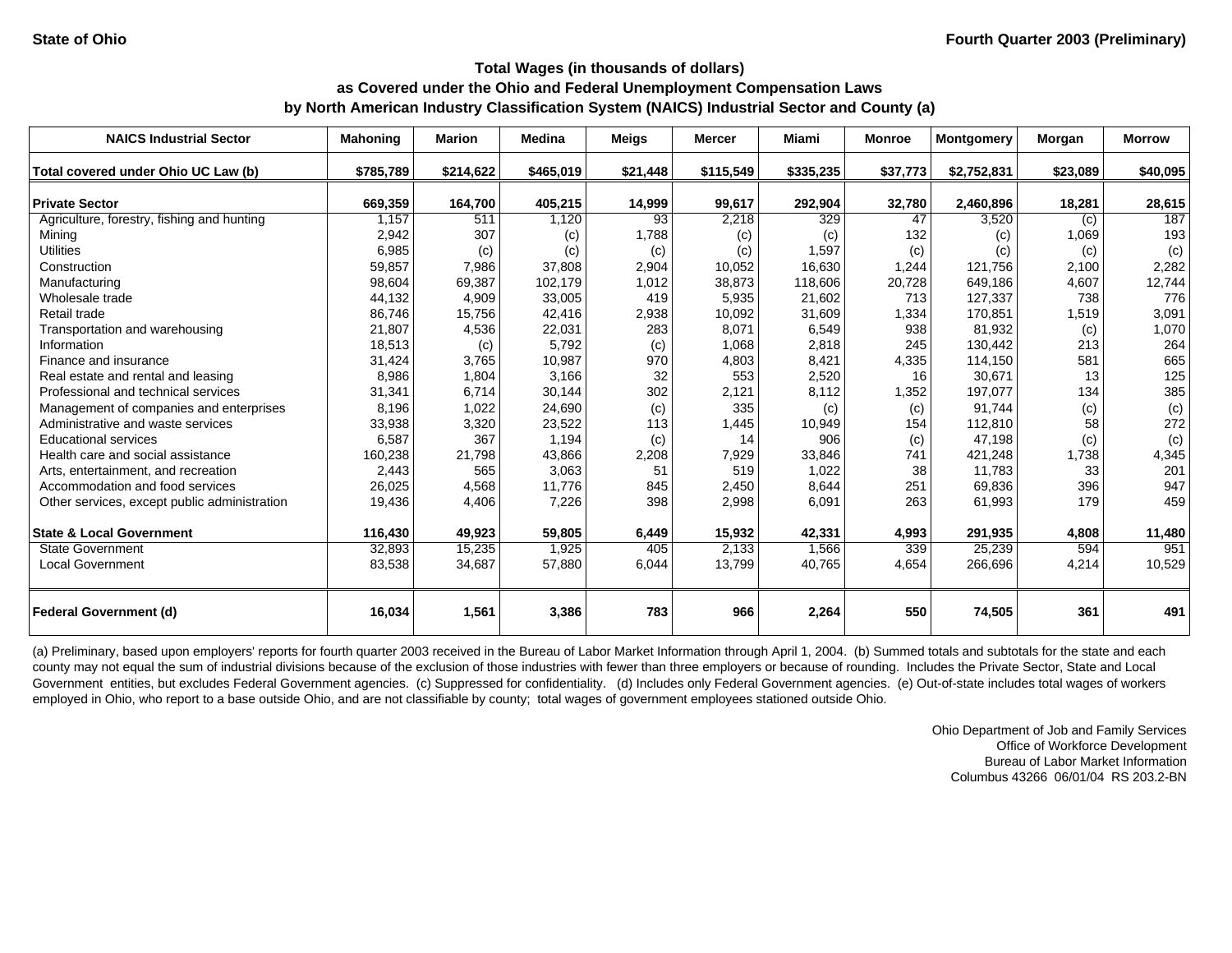| <b>NAICS Industrial Sector</b>               | <b>Muskingum</b> | <b>Noble</b> | <b>Ottawa</b> | <b>Paulding</b> | Perry    | Pickaway  | <b>Pike</b> | Portage   | Preble   | <b>Putnam</b> |
|----------------------------------------------|------------------|--------------|---------------|-----------------|----------|-----------|-------------|-----------|----------|---------------|
| Total covered under Ohio UC Law (b)          | \$263,046        | \$22,526     | \$114,566     | \$34,237        | \$48,242 | \$123,492 | \$80,234    | \$442,612 | \$82,559 | \$79,699      |
| <b>Private Sector</b>                        | 224,648          | 13,206       | 97,261        | 24,868          | 37,528   | 84,639    | 66,917      | 318,955   | 67,952   | 67,110        |
| Agriculture, forestry, fishing and hunting   | 161              | (c)          | 666           | 1,732           | 81       | 603       | 360         | (c)       | 717      | 661           |
| Mining                                       | 4,328            | 1,209        | 3,000         | (c)             | 2,339    | (c)       | (c)         | 2,522     | (c)      | (c)           |
| <b>Utilities</b>                             | 3,308            | 171          | (c)           | (c)             | 513      | (c)       | (c)         | (c)       | (c)      | (c)           |
| Construction                                 | 11,763           | 532          | 4,283         | 1,487           | 9,608    | 6,359     | 3.006       | 22,010    | 3,564    | 9,043         |
| Manufacturing                                | 56,621           | 5,176        | 26,793        | 10,990          | 11,402   | 41,559    | 41,023      | 131,740   | 38,639   | 33,266        |
| Wholesale trade                              | 10,583           | 469          | 2,126         | 1,723           | 540      | 3,154     | 751         | 27,831    | 3,151    | 2,164         |
| Retail trade                                 | 35,019           | 1,370        | 9,811         | 2,538           | 3,022    | 8,298     | 4,803       | 33,096    | 5,571    | 5,054         |
| Transportation and warehousing               | 5,185            | 352          | 3,154         | 820             | 300      | 1,430     | 614         | 10,753    | 1,815    | 1,740         |
| Information                                  | 2,514            | 111          | 833           | 173             | 563      | 770       | 1,038       | 6,106     | 220      | 646           |
| Finance and insurance                        | 7,448            | 647          | 3,014         | 631             | 1,968    | 3,139     | 1,548       | 6,179     | 2,010    | 2,972         |
| Real estate and rental and leasing           | 1,626            | (c)          | 1,050         | 128             | 106      | 539       | 574         | 3,217     | 325      | 176           |
| Professional and technical services          | 5,183            | 153          | 1,573         | 600             | 856      | 1,905     | 1,549       | 12,389    | 1,081    | 1,027         |
| Management of companies and enterprises      | 5,232            | (c)          | (c)           | (c)             | (c)      | (c)       | (c)         | 4,278     | (c)      | (c)           |
| Administrative and waste services            | 4,774            | 120          | 956           | 140             | 331      | 1,989     | 781         | 7,662     | 1,675    | 2,067         |
| Educational services                         | 3,520            | (c)          | (c)           | (c)             | (c)      | 21        | 185         | 4,448     | (c)      | (c)           |
| Health care and social assistance            | 51,202           | 2,269        | 9,977         | 1,946           | 4,116    | 9,424     | 6,669       | 21,908    | 4,982    | 4,975         |
| Arts, entertainment, and recreation          | 1,156            | (c)          | 2,972         | (c)             | 241      | 501       | 263         | 5,134     | 200      | 280           |
| Accommodation and food services              | 9,155            | 320          | 5,428         | 505             | 793      | 2,871     | 1,525       | 11,496    | 1,985    | 1,230         |
| Other services, except public administration | 5,871            | 148          | 2,820         | 612             | 588      | 1,377     | 640         | 7,418     | 1,437    | 1,183         |
| <b>State &amp; Local Government</b>          | 38,398           | 9,321        | 17,305        | 9,369           | 10,714   | 38,853    | 13,316      | 123,657   | 14,607   | 12,589        |
| <b>State Government</b>                      | 4,092            | (c)          | 1.927         | 292             | 473      | 17.492    | 814         | 55.916    | 1.569    | 561           |
| <b>Local Government</b>                      | 34,306           | (c)          | 15,379        | 9,077           | 10,241   | 21,361    | 12,502      | 67,742    | 13,038   | 12,028        |
| <b>Federal Government (d)</b>                | 3,026            | 203          | 1,628         | 425             | 605      | 907       | 730         | 2,992     | 787      | 653           |

(a) Preliminary, based upon employers' reports for fourth quarter 2003 received in the Bureau of Labor Market Information through April 1, 2004. (b) Summed totals and subtotals for the state and each county may not equal the sum of industrial divisions because of the exclusion of those industries with fewer than three employers or because of rounding. Includes the Private Sector, State and Local Government entities, but excludes Federal Government agencies. (c) Suppressed for confidentiality. (d) Includes only Federal Government agencies. (e) Out-of-state includes total wages of workers employed in Ohio, who report to a base outside Ohio, and are not classifiable by county; total wages of government employees stationed outside Ohio.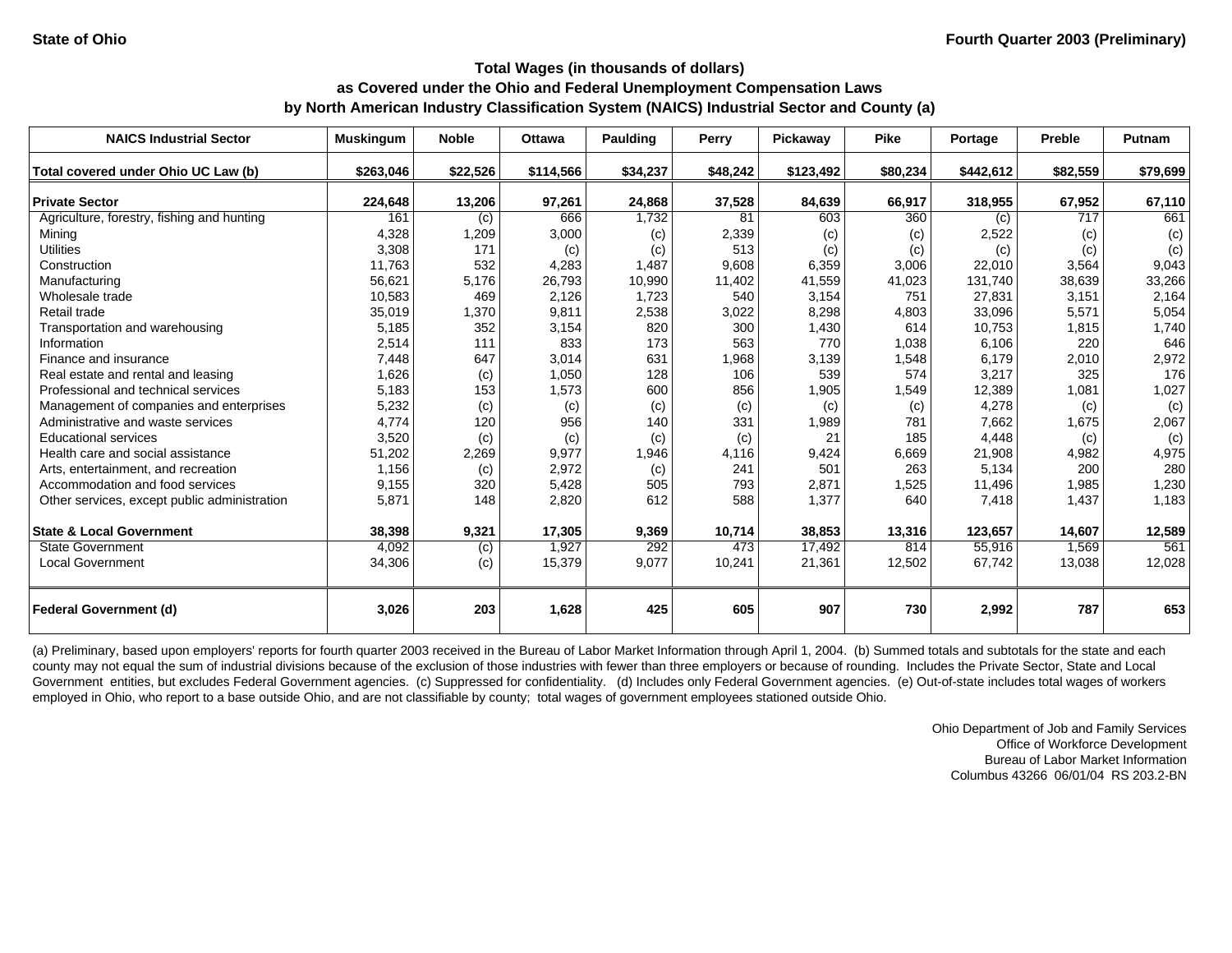| <b>NAICS Industrial Sector</b>               | <b>Richland</b> | <b>Ross</b> | Sandusky  | <b>Scioto</b> | <b>Seneca</b> | <b>Shelby</b> | <b>Stark</b> | <b>Summit</b> | <b>Trumbull</b> | <b>Tuscarawas</b> |
|----------------------------------------------|-----------------|-------------|-----------|---------------|---------------|---------------|--------------|---------------|-----------------|-------------------|
| Total covered under Ohio UC Law (b)          | \$488,254       | \$208,038   | \$204,464 | \$170,632     | \$156,031     | \$294,043     | \$1,309,694  | \$2,460,867   | \$811,364       | \$247,438         |
|                                              |                 |             |           |               |               |               |              |               |                 |                   |
| <b>Private Sector</b>                        | 413,811         | 162,829     | 176,921   | 125,759       | 133,121       | 270,807       | 1,151,752    | 2,177,573     | 723,338         | 210,719           |
| Agriculture, forestry, fishing and hunting   | 613             | 237         | 951       | 432           | 584           | 280           | 1,554        | 1,385         | 304             | 860               |
| Mining                                       | (c)             | 140         | (c)       | 108           | 1,929         | (c)           | 5,563        | 1,601         | 757             | 3,950             |
| <b>Utilities</b>                             | (c)             | 2,774       | (c)       | 1,479         | 1,452         | (c)           | 10,083       | 35,963        | 3,067           | 874               |
| Construction                                 | 18,505          | 8,604       | 8,495     | 9,497         | 10,351        | 15,410        | 85,003       | 119,489       | 25,366          | 13,758            |
| Manufacturing                                | 184,849         | 53,484      | 93,355    | 18,491        | 52,272        | 176,575       | 338,889      | 466,826       | 381,471         | 74,203            |
| Wholesale trade                              | 13,295          | 5,034       | 6,133     | 2,315         | 4,920         | 16,693        | 83,880       | 160,985       | 27,669          | 11,226            |
| Retail trade                                 | 41,543          | 20,268      | 17,683    | 16,405        | 12,123        | 12,855        | 120,148      | 206,299       | 60,441          | 23,655            |
| Transportation and warehousing               | 10,695          | 5,899       | 2,295     | 3,247         | 2,563         | 7,067         | 20,769       | 74,339        | 22,307          | 8,421             |
| Information                                  | 12.493          | 6,289       | 1,679     | 1,905         | 1.713         | 2,394         | 18,825       | 56,926        | 8.792           | 3,128             |
| Finance and insurance                        | 11,830          | 3,898       | 3,978     | 5,012         | 6,920         | 3,020         | 58,321       | 112,736       | 19,937          | 6,720             |
| Real estate and rental and leasing           | 2,304           | 1,484       | 968       | 1,166         | 888           | 1,380         | 10,156       | 22,184        | 7,918           | 1,706             |
| Professional and technical services          | 10,100          | 2,187       | 2,234     | 4,085         | 2,819         | 4,878         | 49,358       | 159,661       | 15,465          | 8,351             |
| Management of companies and enterprises      | 1,256           | 975         | 1,036     | 386           | 780           | (c)           | 10,018       | 183,991       | 9,801           | 1,345             |
| Administrative and waste services            | 14,033          | 6,404       | 4,657     | 7,050         | 3,166         | 5,390         | 39,423       | 100,206       | 20,196          | 6,721             |
| <b>Educational services</b>                  | 1,514           | 609         | (c)       | 853           | 4,906         | 697           | 15,822       | 20,616        | 3,717           | 714               |
| Health care and social assistance            | 62,665          | 34,665      | 22,092    | 45,670        | 18,748        | 14,399        | 208,800      | 333,046       | 86,622          | 28,786            |
| Arts, entertainment, and recreation          | 2,669           | 539         | 1,220     | 206           | 519           | 246           | 6,736        | 14,120        | 2,815           | 818               |
| Accommodation and food services              | 12,792          | 6,631       | 3,908     | 5,232         | 3,657         | 3,947         | 37,262       | 59,516        | 16.819          | 8,913             |
| Other services, except public administration | 9,806           | 2,710       | 5,012     | 2,219         | 2,811         | 3,703         | 31,143       | 47,686        | 9,872           | 6,574             |
| <b>State &amp; Local Government</b>          | 74,443          | 45,209      | 27,544    | 44,873        | 22,910        | 23,236        | 157,942      | 283,294       | 88,026          | 36,719            |
| <b>State Government</b>                      | 18,469          | 19,691      | 2,101     | 18,199        | (c)           | 3,907         | 16,244       | 53,970        | 9,938           | 5,856             |
| <b>Local Government</b>                      | 55,974          | 25,518      | 25,442    | 26,675        | (c)           | 19,329        | 141,698      | 229,324       | 78,088          | 30,863            |
| <b>Federal Government (d)</b>                | 7,568           | 23,116      | 1,188     | 1,742         | 1,299         | 883           | 13,206       | 28,663        | 5,376           | 2,218             |

(a) Preliminary, based upon employers' reports for fourth quarter 2003 received in the Bureau of Labor Market Information through April 1, 2004. (b) Summed totals and subtotals for the state and each county may not equal the sum of industrial divisions because of the exclusion of those industries with fewer than three employers or because of rounding. Includes the Private Sector, State and Local Government entities, but excludes Federal Government agencies. (c) Suppressed for confidentiality. (d) Includes only Federal Government agencies. (e) Out-of-state includes total wages of workers employed in Ohio, who report to a base outside Ohio, and are not classifiable by county; total wages of government employees stationed outside Ohio.